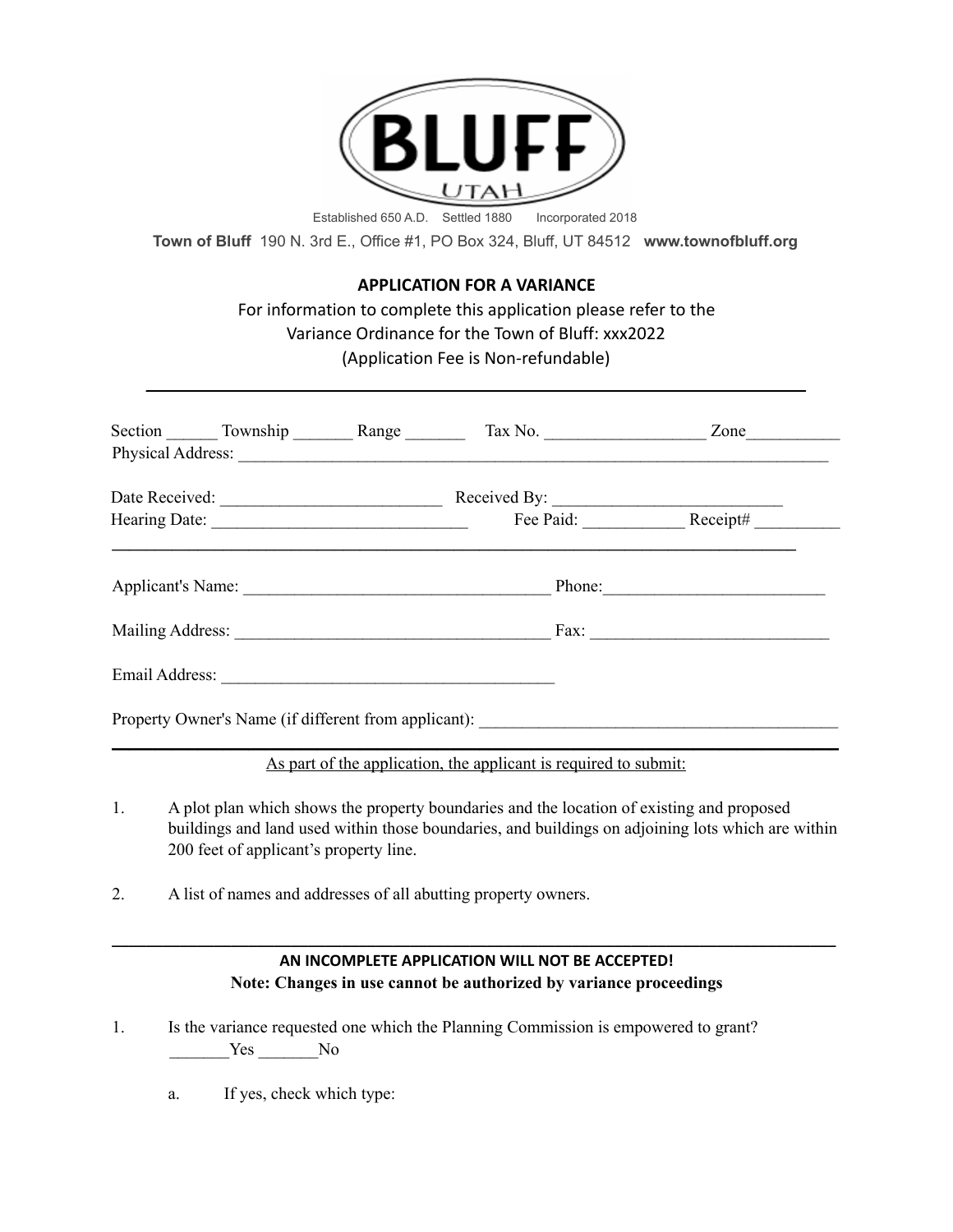- □ Reduction in width
- □ Reduction in area
- □ Reduction in side-yard distance
- □ Reduction in front setback
- □ Reduction in rear setback
- $\Box$  Other (state type)

 $\frac{1}{2}$ 

 $\frac{1}{2}$  ,  $\frac{1}{2}$  ,  $\frac{1}{2}$  ,  $\frac{1}{2}$  ,  $\frac{1}{2}$  ,  $\frac{1}{2}$  ,  $\frac{1}{2}$ 

b. State the section of the ordinance where the requirement you want varied is found:

c. State the details of the variance, including the amount of variance requested, the present land use, the changes in land use if the variance is granted, and any other factors involved: \_\_\_\_\_\_\_\_\_\_\_\_\_\_\_\_\_\_\_\_\_\_\_\_\_\_\_\_\_\_\_\_\_\_\_\_\_\_\_\_\_\_\_\_\_\_\_\_\_\_\_\_\_\_\_\_\_\_\_\_\_\_\_

 $\mathcal{L}_\text{max} = \mathcal{L}_\text{max} = \mathcal{L}_\text{max} = \mathcal{L}_\text{max} = \mathcal{L}_\text{max} = \mathcal{L}_\text{max} = \mathcal{L}_\text{max} = \mathcal{L}_\text{max} = \mathcal{L}_\text{max} = \mathcal{L}_\text{max} = \mathcal{L}_\text{max} = \mathcal{L}_\text{max} = \mathcal{L}_\text{max} = \mathcal{L}_\text{max} = \mathcal{L}_\text{max} = \mathcal{L}_\text{max} = \mathcal{L}_\text{max} = \mathcal{L}_\text{max} = \mathcal{$  $\mathcal{L}_\text{max} = \mathcal{L}_\text{max} = \mathcal{L}_\text{max} = \mathcal{L}_\text{max} = \mathcal{L}_\text{max} = \mathcal{L}_\text{max} = \mathcal{L}_\text{max} = \mathcal{L}_\text{max} = \mathcal{L}_\text{max} = \mathcal{L}_\text{max} = \mathcal{L}_\text{max} = \mathcal{L}_\text{max} = \mathcal{L}_\text{max} = \mathcal{L}_\text{max} = \mathcal{L}_\text{max} = \mathcal{L}_\text{max} = \mathcal{L}_\text{max} = \mathcal{L}_\text{max} = \mathcal{$ 

 $\mathcal{L}_\text{max} = \mathcal{L}_\text{max} = \mathcal{L}_\text{max} = \mathcal{L}_\text{max} = \mathcal{L}_\text{max} = \mathcal{L}_\text{max} = \mathcal{L}_\text{max} = \mathcal{L}_\text{max} = \mathcal{L}_\text{max} = \mathcal{L}_\text{max} = \mathcal{L}_\text{max} = \mathcal{L}_\text{max} = \mathcal{L}_\text{max} = \mathcal{L}_\text{max} = \mathcal{L}_\text{max} = \mathcal{L}_\text{max} = \mathcal{L}_\text{max} = \mathcal{L}_\text{max} = \mathcal{$ 

2. Are you, the applicant, the owner, lessee, or holder of some other beneficial interest in the subject property? Yes No. If yes, state the specific interest you have.

 $\mathcal{L}_\mathcal{L} = \mathcal{L}_\mathcal{L} = \mathcal{L}_\mathcal{L} = \mathcal{L}_\mathcal{L} = \mathcal{L}_\mathcal{L} = \mathcal{L}_\mathcal{L} = \mathcal{L}_\mathcal{L} = \mathcal{L}_\mathcal{L} = \mathcal{L}_\mathcal{L} = \mathcal{L}_\mathcal{L} = \mathcal{L}_\mathcal{L} = \mathcal{L}_\mathcal{L} = \mathcal{L}_\mathcal{L} = \mathcal{L}_\mathcal{L} = \mathcal{L}_\mathcal{L} = \mathcal{L}_\mathcal{L} = \mathcal{L}_\mathcal{L}$  $\mathcal{L}_\mathcal{L} = \mathcal{L}_\mathcal{L} = \mathcal{L}_\mathcal{L} = \mathcal{L}_\mathcal{L} = \mathcal{L}_\mathcal{L} = \mathcal{L}_\mathcal{L} = \mathcal{L}_\mathcal{L} = \mathcal{L}_\mathcal{L} = \mathcal{L}_\mathcal{L} = \mathcal{L}_\mathcal{L} = \mathcal{L}_\mathcal{L} = \mathcal{L}_\mathcal{L} = \mathcal{L}_\mathcal{L} = \mathcal{L}_\mathcal{L} = \mathcal{L}_\mathcal{L} = \mathcal{L}_\mathcal{L} = \mathcal{L}_\mathcal{L}$ 

 $\mathcal{L}_\text{max} = \mathcal{L}_\text{max} = \mathcal{L}_\text{max} = \mathcal{L}_\text{max} = \mathcal{L}_\text{max} = \mathcal{L}_\text{max} = \mathcal{L}_\text{max} = \mathcal{L}_\text{max} = \mathcal{L}_\text{max} = \mathcal{L}_\text{max} = \mathcal{L}_\text{max} = \mathcal{L}_\text{max} = \mathcal{L}_\text{max} = \mathcal{L}_\text{max} = \mathcal{L}_\text{max} = \mathcal{L}_\text{max} = \mathcal{L}_\text{max} = \mathcal{L}_\text{max} = \mathcal{$  $\mathcal{L}_\mathcal{L} = \mathcal{L}_\mathcal{L} = \mathcal{L}_\mathcal{L} = \mathcal{L}_\mathcal{L} = \mathcal{L}_\mathcal{L} = \mathcal{L}_\mathcal{L} = \mathcal{L}_\mathcal{L} = \mathcal{L}_\mathcal{L} = \mathcal{L}_\mathcal{L} = \mathcal{L}_\mathcal{L} = \mathcal{L}_\mathcal{L} = \mathcal{L}_\mathcal{L} = \mathcal{L}_\mathcal{L} = \mathcal{L}_\mathcal{L} = \mathcal{L}_\mathcal{L} = \mathcal{L}_\mathcal{L} = \mathcal{L}_\mathcal{L}$ 

3. Will the literal enforcement of the width, area, side yard, or setback requirement of the ordinance produce needless hardships? \_\_\_\_\_\_\_\_ Yes \_\_\_\_\_\_\_ No. If yes, explain:

 $\_$  $\_$ 

- 4. Have you been denied a building permit, zoning clearance or zoning compliance permit for the subject use and property? Yes No. If yes, state the date of denial \_\_\_\_\_\_\_\_\_\_\_\_\_\_\_\_\_\_ and attach a photocopy of the document denying the permit or clearance.
- 5. Is the hardship located on or associated with the circumstances of the property such as difficulties with width, area, shape, topography, or geographic setting) but not associated with a personal or financial problem unrelated to the real estate? Yes No. If yes, explain:
- 6. Is the lot's topography, geographic setting, or other site characteristics peculiar, rather than a condition general to the neighborhood? \_\_\_\_\_\_\_ Yes \_\_\_\_\_\_\_ No. If yes, explain how:

 $\mathcal{L}_\mathcal{L} = \{ \mathcal{L}_\mathcal{L} = \{ \mathcal{L}_\mathcal{L} = \{ \mathcal{L}_\mathcal{L} = \{ \mathcal{L}_\mathcal{L} = \{ \mathcal{L}_\mathcal{L} = \{ \mathcal{L}_\mathcal{L} = \{ \mathcal{L}_\mathcal{L} = \{ \mathcal{L}_\mathcal{L} = \{ \mathcal{L}_\mathcal{L} = \{ \mathcal{L}_\mathcal{L} = \{ \mathcal{L}_\mathcal{L} = \{ \mathcal{L}_\mathcal{L} = \{ \mathcal{L}_\mathcal{L} = \{ \mathcal{L}_\mathcal{$ 

 $\mathcal{L}_\text{max}$  , where  $\mathcal{L}_\text{max}$  is the set of the set of the set of the set of the set of the set of the set of the set of the set of the set of the set of the set of the set of the set of the set of the set of the se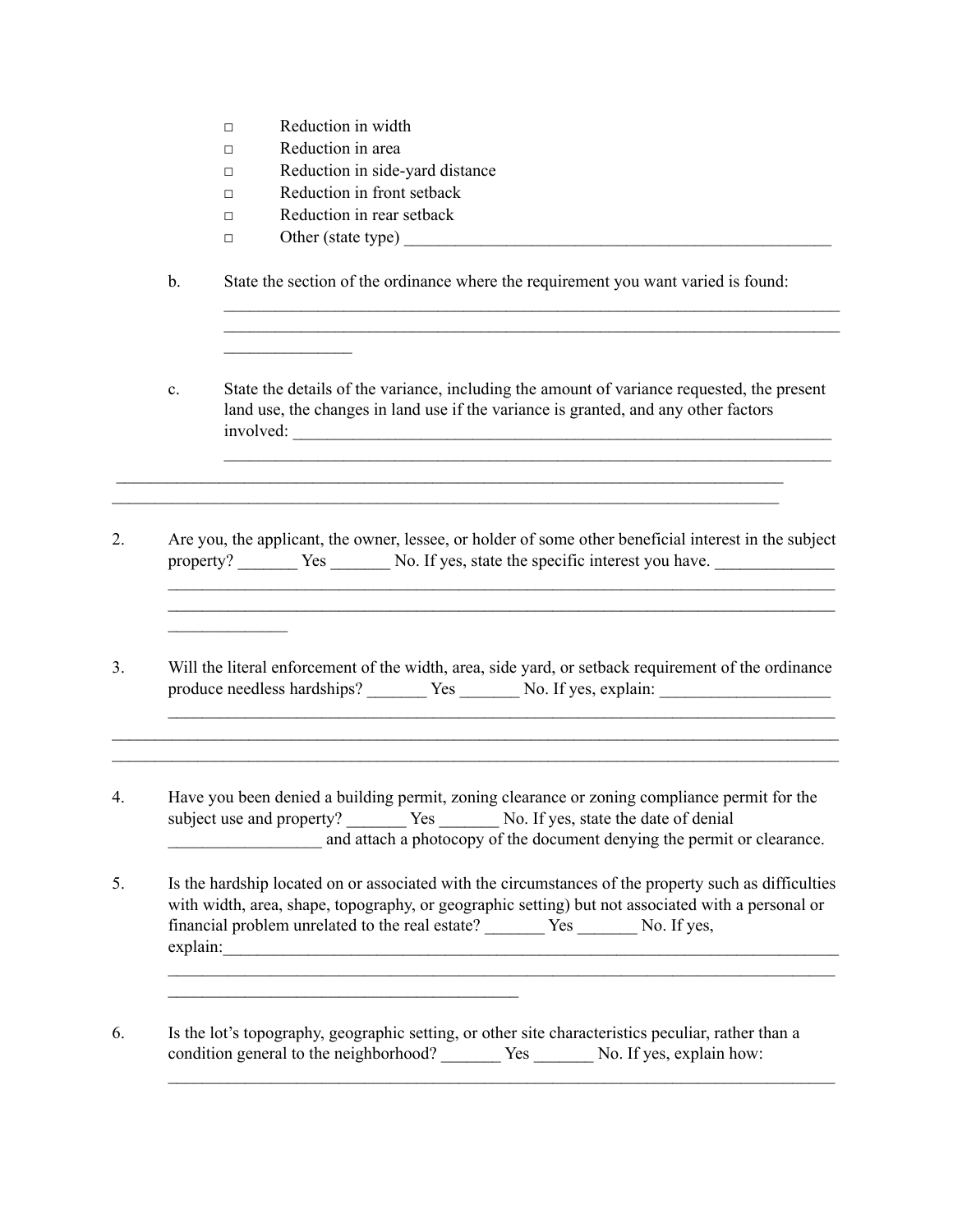7. Were the difficulties and hardships that pertain to the property's width, area, shape, etc., created by an act of the applicant or other party after the effective date of the ordinance? Yes \_\_\_\_\_\_ No If no, explain why:

 $\_$  $\_$ 

 $\mathcal{L}_\mathcal{L} = \mathcal{L}_\mathcal{L} = \mathcal{L}_\mathcal{L} = \mathcal{L}_\mathcal{L} = \mathcal{L}_\mathcal{L} = \mathcal{L}_\mathcal{L} = \mathcal{L}_\mathcal{L} = \mathcal{L}_\mathcal{L} = \mathcal{L}_\mathcal{L} = \mathcal{L}_\mathcal{L} = \mathcal{L}_\mathcal{L} = \mathcal{L}_\mathcal{L} = \mathcal{L}_\mathcal{L} = \mathcal{L}_\mathcal{L} = \mathcal{L}_\mathcal{L} = \mathcal{L}_\mathcal{L} = \mathcal{L}_\mathcal{L}$  $\mathcal{L}_\mathcal{L} = \mathcal{L}_\mathcal{L} = \mathcal{L}_\mathcal{L} = \mathcal{L}_\mathcal{L} = \mathcal{L}_\mathcal{L} = \mathcal{L}_\mathcal{L} = \mathcal{L}_\mathcal{L} = \mathcal{L}_\mathcal{L} = \mathcal{L}_\mathcal{L} = \mathcal{L}_\mathcal{L} = \mathcal{L}_\mathcal{L} = \mathcal{L}_\mathcal{L} = \mathcal{L}_\mathcal{L} = \mathcal{L}_\mathcal{L} = \mathcal{L}_\mathcal{L} = \mathcal{L}_\mathcal{L} = \mathcal{L}_\mathcal{L}$ 

 $\mathcal{L}=\mathcal{L}$ 

8. Is the use (house, barn, gravel pit, etc.) which will be allowed if the variance is granted which is specifically permitted in the zone? \_\_\_\_\_\_\_\_ Yes \_\_\_\_\_\_\_ No. If yes, state section number \_\_\_\_\_\_\_\_\_\_\_\_ and describe the use

 $\mathcal{L}_\mathcal{L} = \mathcal{L}_\mathcal{L} = \mathcal{L}_\mathcal{L} = \mathcal{L}_\mathcal{L} = \mathcal{L}_\mathcal{L} = \mathcal{L}_\mathcal{L} = \mathcal{L}_\mathcal{L} = \mathcal{L}_\mathcal{L} = \mathcal{L}_\mathcal{L} = \mathcal{L}_\mathcal{L} = \mathcal{L}_\mathcal{L} = \mathcal{L}_\mathcal{L} = \mathcal{L}_\mathcal{L} = \mathcal{L}_\mathcal{L} = \mathcal{L}_\mathcal{L} = \mathcal{L}_\mathcal{L} = \mathcal{L}_\mathcal{L}$  $\mathcal{L}_\mathcal{L} = \mathcal{L}_\mathcal{L} = \mathcal{L}_\mathcal{L} = \mathcal{L}_\mathcal{L} = \mathcal{L}_\mathcal{L} = \mathcal{L}_\mathcal{L} = \mathcal{L}_\mathcal{L} = \mathcal{L}_\mathcal{L} = \mathcal{L}_\mathcal{L} = \mathcal{L}_\mathcal{L} = \mathcal{L}_\mathcal{L} = \mathcal{L}_\mathcal{L} = \mathcal{L}_\mathcal{L} = \mathcal{L}_\mathcal{L} = \mathcal{L}_\mathcal{L} = \mathcal{L}_\mathcal{L} = \mathcal{L}_\mathcal{L}$ 

9. Will granting the variance be compatible with the express purposes and spirit of the land use ordinance and assure that substantial justice is done? \_\_\_\_\_\_\_ Yes \_\_\_\_\_\_\_ No. If yes, explain how\_\_\_\_\_

 $\_$  $\_$ 

10. Will granting this appeal run contrary to public health, safety, and welfare or be contrary to the general plan? \_\_\_\_\_\_\_\_ Yes \_\_\_\_\_\_\_ No. If no, explain how:

 $\mathcal{L}_\text{max}$  , where  $\mathcal{L}_\text{max}$  is the set of the set of the set of the set of the set of the set of the set of the set of the set of the set of the set of the set of the set of the set of the set of the set of the se

11. Will granting the variance constitute a special grant of privilege not enjoyed by other properties in the zone? \_\_\_\_\_\_\_\_ Yes \_\_\_\_\_\_\_\_ No. If no, explain why:

 $\mathcal{L}_\mathcal{L} = \mathcal{L}_\mathcal{L} = \mathcal{L}_\mathcal{L} = \mathcal{L}_\mathcal{L} = \mathcal{L}_\mathcal{L} = \mathcal{L}_\mathcal{L} = \mathcal{L}_\mathcal{L} = \mathcal{L}_\mathcal{L} = \mathcal{L}_\mathcal{L} = \mathcal{L}_\mathcal{L} = \mathcal{L}_\mathcal{L} = \mathcal{L}_\mathcal{L} = \mathcal{L}_\mathcal{L} = \mathcal{L}_\mathcal{L} = \mathcal{L}_\mathcal{L} = \mathcal{L}_\mathcal{L} = \mathcal{L}_\mathcal{L}$ 

 $\mathcal{L}_\mathcal{L} = \mathcal{L}_\mathcal{L} = \mathcal{L}_\mathcal{L} = \mathcal{L}_\mathcal{L} = \mathcal{L}_\mathcal{L} = \mathcal{L}_\mathcal{L} = \mathcal{L}_\mathcal{L} = \mathcal{L}_\mathcal{L} = \mathcal{L}_\mathcal{L} = \mathcal{L}_\mathcal{L} = \mathcal{L}_\mathcal{L} = \mathcal{L}_\mathcal{L} = \mathcal{L}_\mathcal{L} = \mathcal{L}_\mathcal{L} = \mathcal{L}_\mathcal{L} = \mathcal{L}_\mathcal{L} = \mathcal{L}_\mathcal{L}$ 

 $\mathcal{L}_\mathcal{L} = \mathcal{L}_\mathcal{L} = \mathcal{L}_\mathcal{L} = \mathcal{L}_\mathcal{L} = \mathcal{L}_\mathcal{L} = \mathcal{L}_\mathcal{L} = \mathcal{L}_\mathcal{L} = \mathcal{L}_\mathcal{L} = \mathcal{L}_\mathcal{L} = \mathcal{L}_\mathcal{L} = \mathcal{L}_\mathcal{L} = \mathcal{L}_\mathcal{L} = \mathcal{L}_\mathcal{L} = \mathcal{L}_\mathcal{L} = \mathcal{L}_\mathcal{L} = \mathcal{L}_\mathcal{L} = \mathcal{L}_\mathcal{L}$ 

12. Is granting the variance necessary to preserve the substantial property rights of the applicant? Yes No. If yes, explain why:

 $\mathcal{L}_\text{max}$  , and the contract of the contract of the contract of the contract of the contract of the contract of the contract of the contract of the contract of the contract of the contract of the contract of the contr

 $\mathcal{L}_\text{max}$  , and the contract of the contract of the contract of the contract of the contract of the contract of the contract of the contract of the contract of the contract of the contract of the contract of the contr

13. Will the variance be the minimum amount in order to give the necessary relief required? \_\_\_\_\_\_\_ Yes. \_\_\_\_\_\_\_ No. If yes, explain why: \_\_\_\_\_\_\_\_\_\_\_\_\_\_\_\_\_\_\_\_\_\_\_\_\_\_\_\_\_\_\_\_\_\_\_\_\_\_\_\_\_\_\_\_\_\_